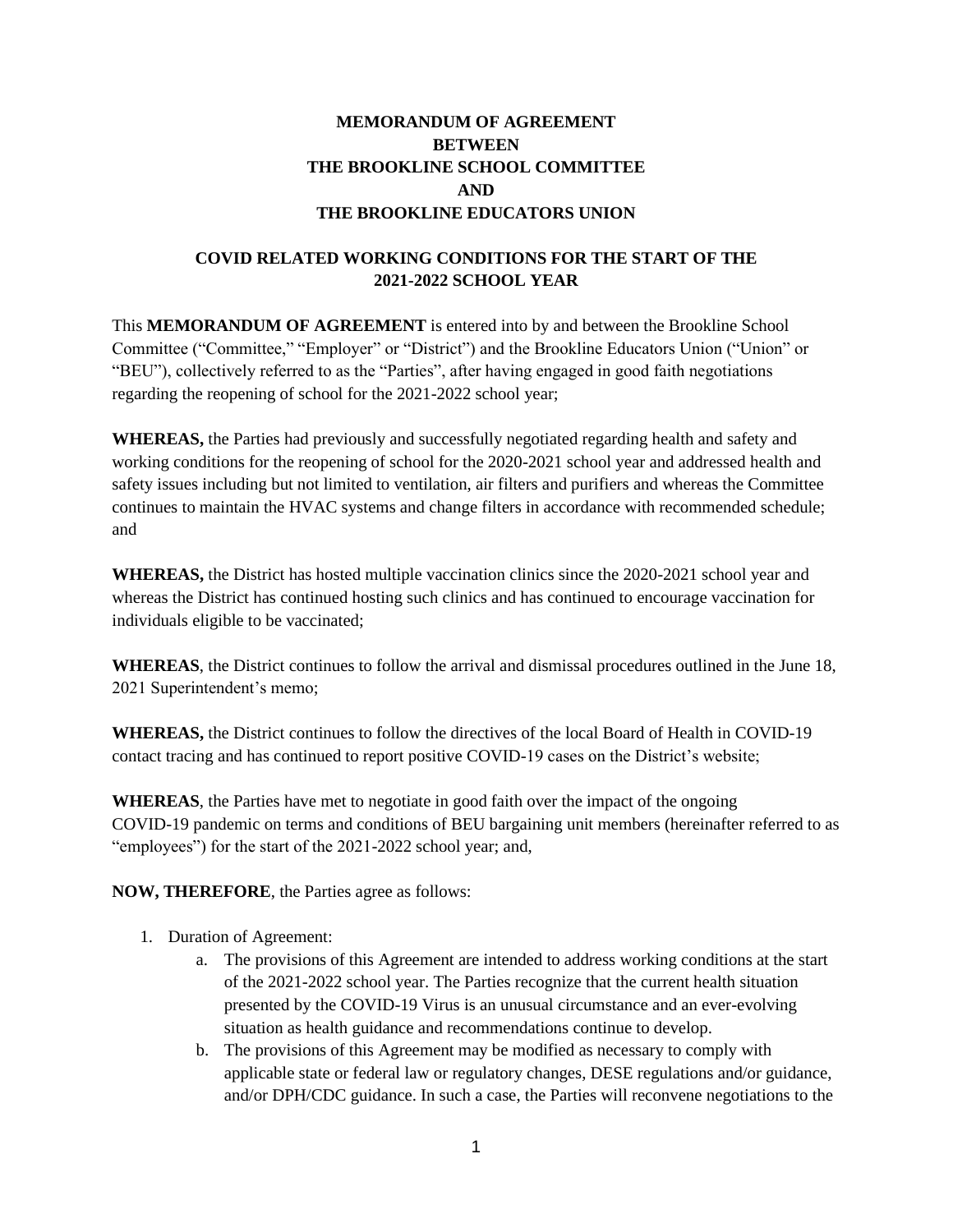extent required by law. This Agreement will expire at the end of the 2021-2022 school year unless extended in writing by mutual agreement and may be extinguished earlier by agreement of the Parties.

- 2. Health and Safety:
	- a. Using the PSB Health and Safety Request form, staff shall report health and safety concerns within their schools.
- 3. Vaccinations:
	- a. Understanding that vaccinations are a critical health and safety precaution against COVID-19, the parties will require all employees represented by the BEU to be fully vaccinated against COVID-19 by November 1, 2021 and to provide proof that they have done so, unless they are exempt, as discussed below.
	- b. To establish that employees have received a vaccine, they will need to submit a copy of the vaccination receipt they received when vaccinated or an equivalent document obtained from the entity administering the vaccine to the District's Human Resources Director prior to November 1, 2021 through the District's confidential Vaccination Disclosure Google form. The verification must identify the employee by name, the date the vaccine dose was/doses were administered, and whether the individual has completed the vaccination regimen or requires an additional dose. If the vaccination receipt provides any other information pertaining to the employee's health condition, the employee may redact that information on a copy of the receipt.
	- c. Vaccination status and exemptions will be kept confidential to the Superintendent, Director of Human Resources, building principals, Health Services Coordinator, and school nurses. Information will be stored in an employee's confidential medical file.
	- d. The Employer will comply with federal and state law with respect to vaccination exemptions for medical or religious reasons. Requests for exemptions shall be submitted to the Human Resources Director.
	- e. If an unvaccinated employee has tested positive for COVID-19 within the past 90 days and cannot yet receive the vaccine due to treatments or complications, the reason for the delay in vaccination must be documented with a doctor's note that includes the dates of illness. Such employees will be responsible for documenting their vaccination as soon as medically possible.
	- f. If employees are granted an exemption to the vaccine mandate, as discussed above, the employer will not take retaliatory action against them. Provided, however, that it is understood that regardless of why an employee does not receive the vaccine, such employee may be required to continue adhering to safety precautions —including but not limited to mask wearing— even after those precautions are no longer in place for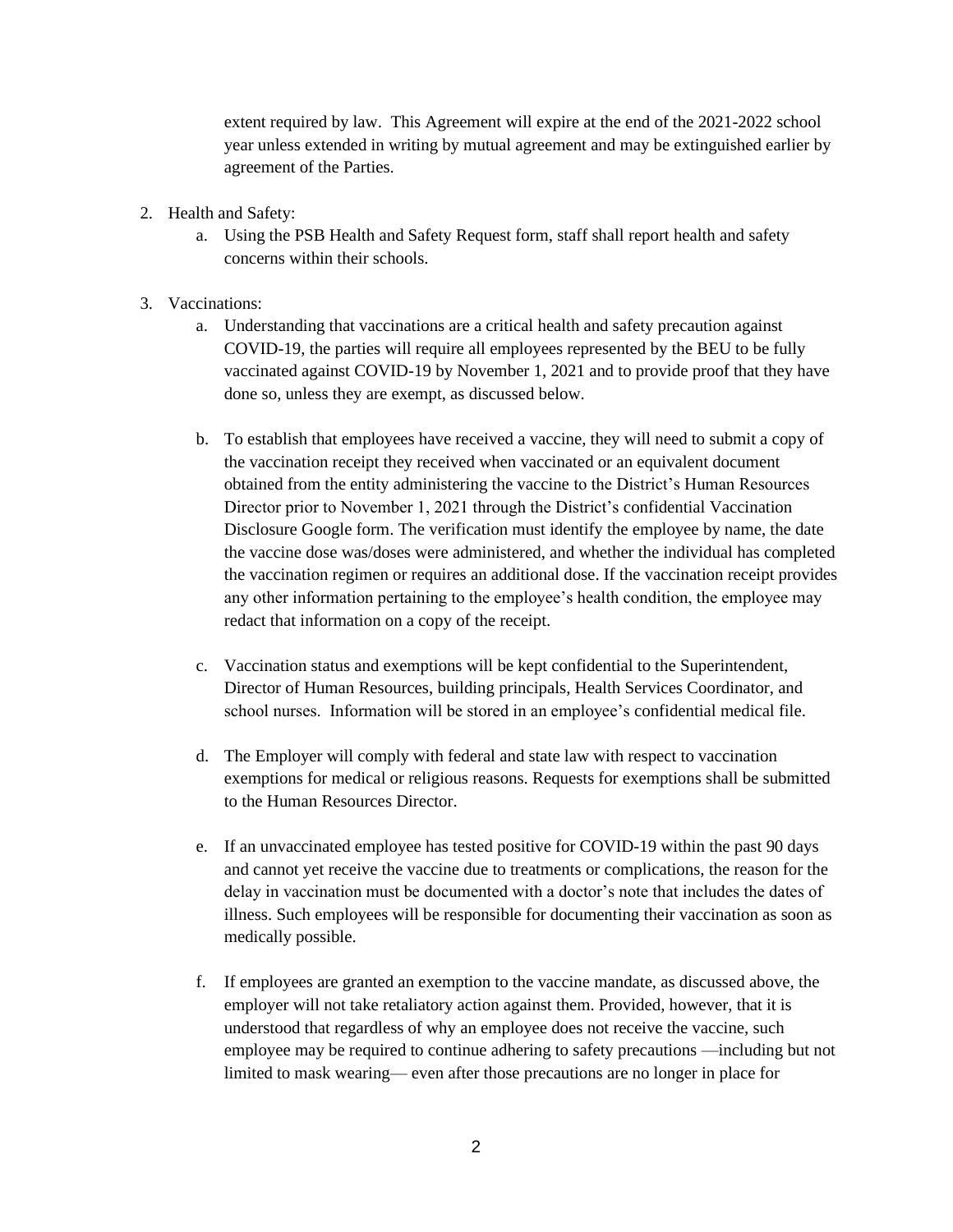vaccinated individuals, and that those precautions do not constitute retaliation.

- g. All employees, including those employees who have an approved exemption from vaccination, shall comply with the Committee's Policy on Face Coverings, Policy E.4.f., and the Committee's Staff COVID-19 Vaccination Policy, Policy G.4.r.
- h. If an employee is not in compliance with the Committee's Staff COVID-19 Vaccination Policy, Policy G.4.r, the employee may be subject to progressive discipline up to and including termination.
- i. An employee who does not submit proof of vaccination by November 1, 2021 and has not submitted documentation seeking approval for a medical or religious exemption by October 15, 2021 may be subject to discipline up to and including termination from employment. If an employee is seeking medical exemption and needs additional time beyond October 15, 2021, the employee will communicate with Human Resources to request an extension.
- j. Unvaccinated employees should communicate with Human Resources as soon as possible if they plan to become vaccinated and shall provide updated information regarding their vaccine status on the Google form as required in Section 3.b. of this Agreement.
- k. If an employee was vaccinated with a vaccine approved by the WHO other than those that are approved by the FDA, the District will accept the employee's proof of vaccination as meeting the requirements in this agreement and its policy. The employee is required to provide a translation of the vaccine documentation if it is not in English.
- 4. Required Face Coverings:

The Committee has provided the BEU with a copy of its Policy on Face Coverings which is accessible at

[https://www.brookline.k12.ma.us/site/handlers/filedownload.ashx?moduleinstanceid=539](https://www.brookline.k12.ma.us/site/handlers/filedownload.ashx?moduleinstanceid=5392&dataid=9448&FileName=PSB%20Face%20Coverings%20Policy%20Voted%20on%208.17.21.pdf) [2&dataid=9448&FileName=PSB%20Face%20Coverings%20Policy%20Voted%20on%2](https://www.brookline.k12.ma.us/site/handlers/filedownload.ashx?moduleinstanceid=5392&dataid=9448&FileName=PSB%20Face%20Coverings%20Policy%20Voted%20on%208.17.21.pdf) [08.17.21.pdf](https://www.brookline.k12.ma.us/site/handlers/filedownload.ashx?moduleinstanceid=5392&dataid=9448&FileName=PSB%20Face%20Coverings%20Policy%20Voted%20on%208.17.21.pdf)

and which may be changed from time to time by the Committee. To the extent there are any impact bargaining obligations associated with any such changes, the Committee will satisfy such obligations. Visitors to school buildings are required to comply with the Committee's Face Covering policy.

## 5. PPE:

- a. The District shall continue to maintain a supply of:
	- i. disposable masks
	- ii. subject to availability N95 or KN95 masks
	- iii. goggles/eye protection (non-prescription)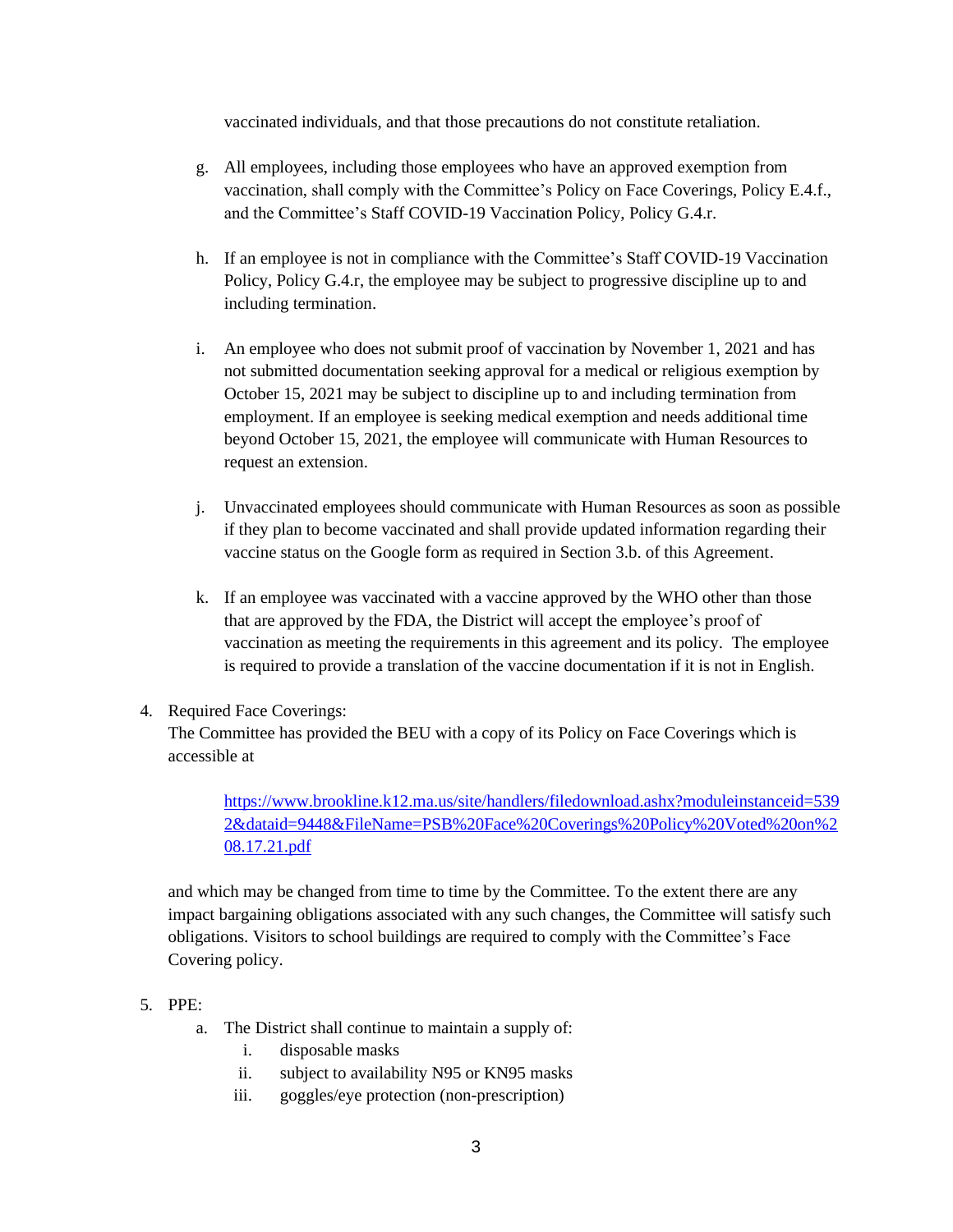- iv. face shields
- v. disposable gowns
- vi. disposable gloves
- b. While educators will be using their own masks, educators who need a disposable mask during the day will be provided with one.

### 6. Visitors

Before entering any school building, visitors shall attest that they do not have the following symptoms:

- Fever  $(100.0^{\circ}$  Fahrenheit or higher), chills or shaking chills
- Difficulty breathing or shortness of breath
- New loss of taste or smell
- Muscle aches or body aches
- Cough (not due to other known causes, such as a chronic cough)
- Sore throat, when in combination with other symptoms
- Nausea, vomiting, or diarrhea when in combination with other symptoms
- Headache when in combination with other symptoms
- Fatigue, when in combination with other symptoms
- Nasal congestion or runny nose (not due to other known causes, such as allergies) when in combination with other symptoms

### 7. COVID Viral Testing

- a. When an educator is required to have a COVID-19 test(s) because of a close contact traced to the educator's work in the Public Schools of Brookline, and the educator cannot obtain testing from one of the no cost testing sites in the state, and the educator does not have insurance coverage for such testing, and the District does not provide testing for the educator, the District will cover the cost (including co-pays) of the required COVID-19 test.
- b. Notwithstanding the Committee's policy, an employee who has an approved exemption from vaccine shall be required to provide one negative PCR test per work week (or partial work week) but is not required to provide three tests results per work week. For an educator with an approved exemption who cannot obtain testing from one of the no cost testing sites in the state, and the educator does not have insurance coverage for such testing, and the District does not provide testing for the educator through the District or a partner, the Committee will reimburse the educator for the cost (or co-pay) for the required PCR test until the implementation of the pooled testing program in subsection c. below.
- c. If the District implements a surveillance/pooled testing program for COVID-19 that includes employees, all employees who have an approved exemption from vaccination shall participate in the District's surveillance/pooled testing program. Such surveillance/pooled testing will satisfy the test in subsection b above.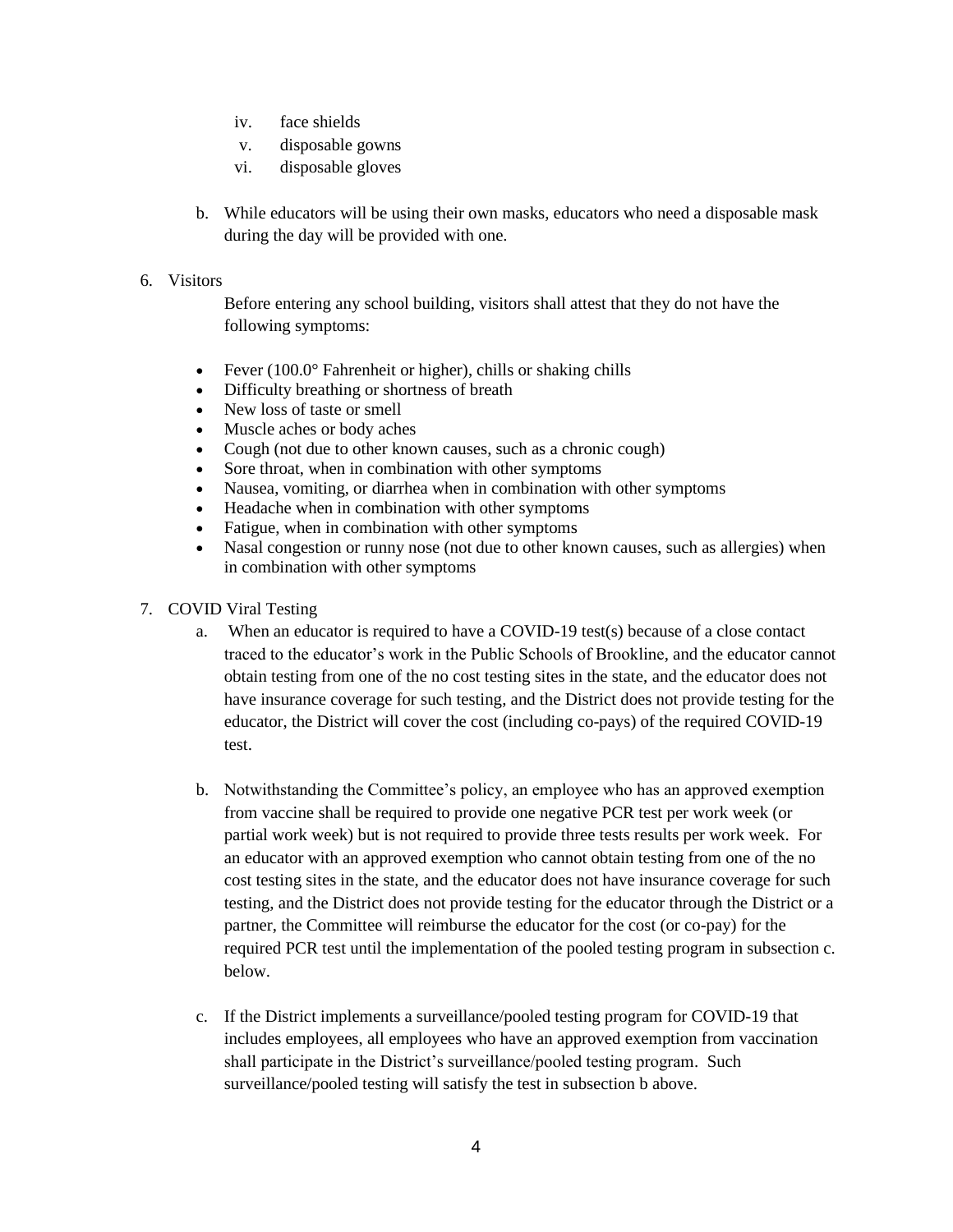#### **8. Nurses On Call and Contact Tracing**

- a. The Committee shall solicit by email the volunteer opportunities listed in this Section to all Nurses. Shifts shall be filled on a rotating basis (to provide equitable distribution of hours) from the pool of volunteers. Nurses may join the volunteer pool or voluntarily leave the pool upon notification at least one week in advance by email to the Coordinator of School Health Services.
- b. Volunteers shall be notified of their shifts at least one week in advance. However, in the case of unforeseen absence of the assigned nurse, another nurse shall be assigned and provided with as much notice as possible.
- c. Nurses may be asked to work additional hours to be on call and when engaged, perform contact tracing. Such times to be offered may be:
	- i. Monday through Friday, 6:00 pm to 9:00 pm
	- ii. Saturday, 11:00 am to 4:00 pm
	- iii. Sunday, 11:00 am to 8:00 pm
- d. While on call, the Nurse shall be available to work remotely and have a district-provided phone and computer with them and be able to respond to text and phone calls within 15 minutes (there shall be no expectation to monitor email).
- e. Such calls or texts shall engage the nurse to: (i) perform an intake of students or staff; (ii) determine the immediate situation and implement an appropriate plan; and (iii) perform contact tracing as described in Section 4.a below.
- f. To the extent that the nurse receives calls on multiple cases which the nurse cannot address, the nurse may contact the Coordinator of School Health Services for additional help.
- g. There is no expectation to respond to routine health questions unrelated to COVID contact tracing during these time periods.
- h. The rate of pay for nurses assigned to on call shift (waiting to be engaged) shall be \$5.00 per hour. The rate of pay for nurses who are engaged to work during these times shall be increased. to \$56.00 per hour with a one hour minimum. Nurses who are not on call but volunteer to contact trace shall receive the same rate of pay but without the one hour minimum. The Committee can raise either of these hourly rates provided that the hourly rates are not subsequently reduced.

### 9. Continuing Learning for Students Absent due to COVID-19

The District has made investments in technology and training for educators to facilitate continuing learning for students who are absent. Educators, in consultation with administrators, will utilize available technologies such as live-streaming (where pedagogically appropriate) to provide continuity of instruction for students who are absent because of COVID-19. Livestreaming is when students who are absent can watch the lesson and work in the classroom as it is occurring; however, unlike synchronous instruction, the educator is not required to actively engage the student who is absent while live-streaming. Educators shall teach students remotely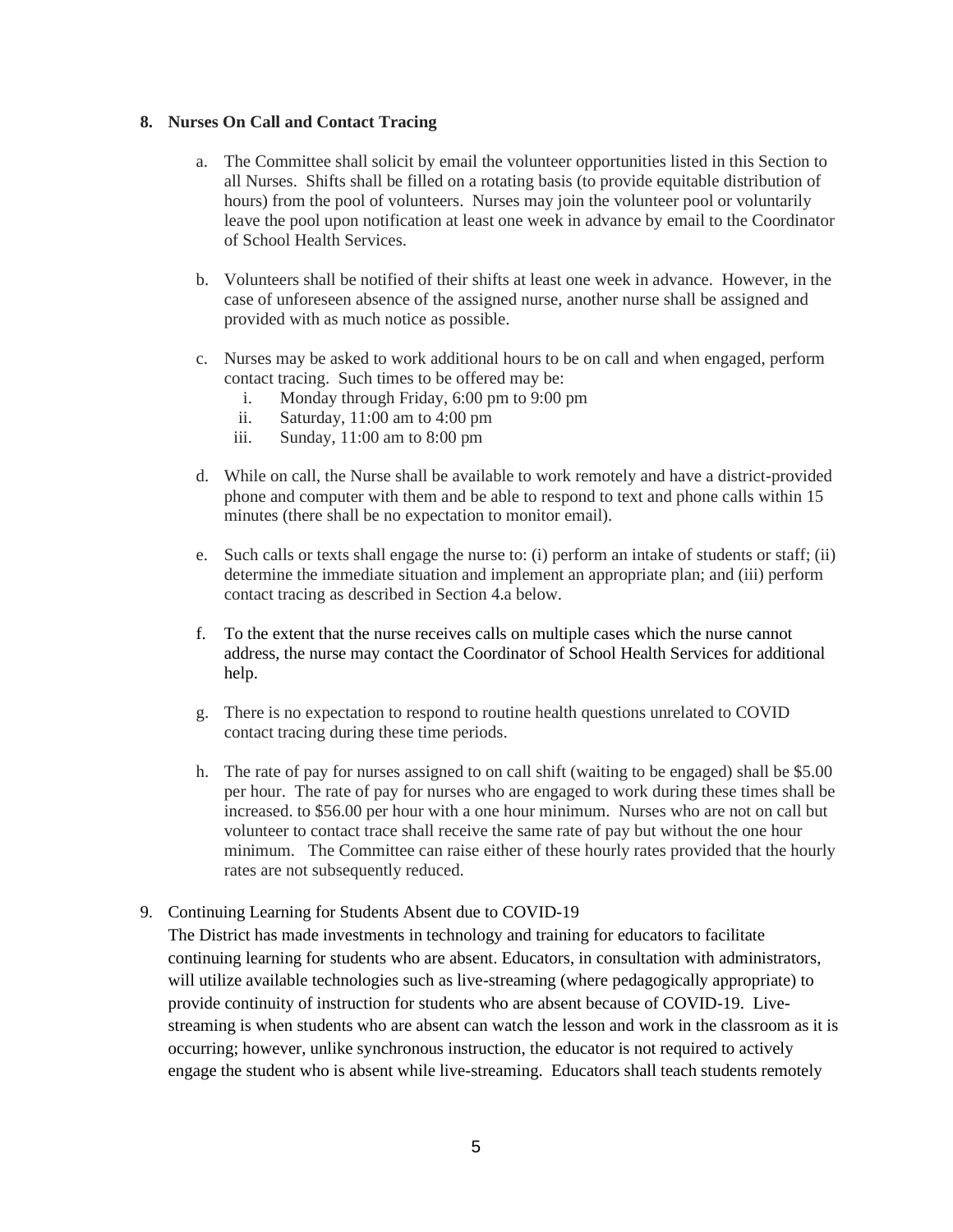when the entire class/school is quarantining. The Parties agree to continue discussions regarding the details and options for continuity of instruction.

- 10. Staff Meetings and Department Meetings
	- a. At the determination of the principal/supervisor, employee and department meetings may be conducted in-person or virtually with employees attending from their workspaces with cameras on.
	- b. BEU members may request their supervisor's permission to attend specific staff and/or department meetings virtually from their classrooms/workspace, with their cameras on due to specific health-related condition for themselves or members of their household.
- 11. In the event that the state does not extend the Massachusetts COVID-19 Temporary Emergency Paid Sick Leave Program beyond April 1, 2022 or does not establish a new sick leave benefit for employees related to COVID-19, the Committee shall extend the deadline from April 1, 2022 through the end of the work year in June of 2022. The Committee will provide full pay to employees during leave taken pursuant to the Massachusetts COVID-19 Temporary Emergency Paid Sick Leave Program ("PROGRAM"). Leave taken under the PROGRAM will be retroactive to the beginning of the school year. An employee requesting COVID-19 sick leave through the PROGRAM must provide documentation to the Human Resources Director substantiating one or more of the reasons listed below. COVID-19 sick leave may be used for any of the following purposes:
	- a. an employee's need to: i. self-isolate and care for themself because they have been diagnosed with COVID-19; ii. get a medical diagnosis, care, or treatment for COVID-19 symptoms; or iii. get or recover from a COVID-19 immunization;
	- b. an employee's need to care for a family member who: i. must self-isolate due to a COVID-19 diagnosis; ii. needs medical diagnosis, care, or treatment for COVID-19 symptoms; or iii. needs to obtain or recover from a COVID-19 immunization;
	- c. a quarantine order or similar determination regarding the employee by a local, state, or federal public official, a health authority having jurisdiction, the employee's employer, or a health care provider;
	- d. an employee's need to care for a family member due to a quarantine order or similar determination regarding the family member by a local, state, or federal public official, a health authority having jurisdiction, the family member's employer, or a health care provider.
- 12. Sick Leave Bank
	- a. Nothing in this Agreement limits an employee's right to apply for sick leave bank leave. However, all first-year paraprofessionals are deemed eligible to apply for sick leave bank